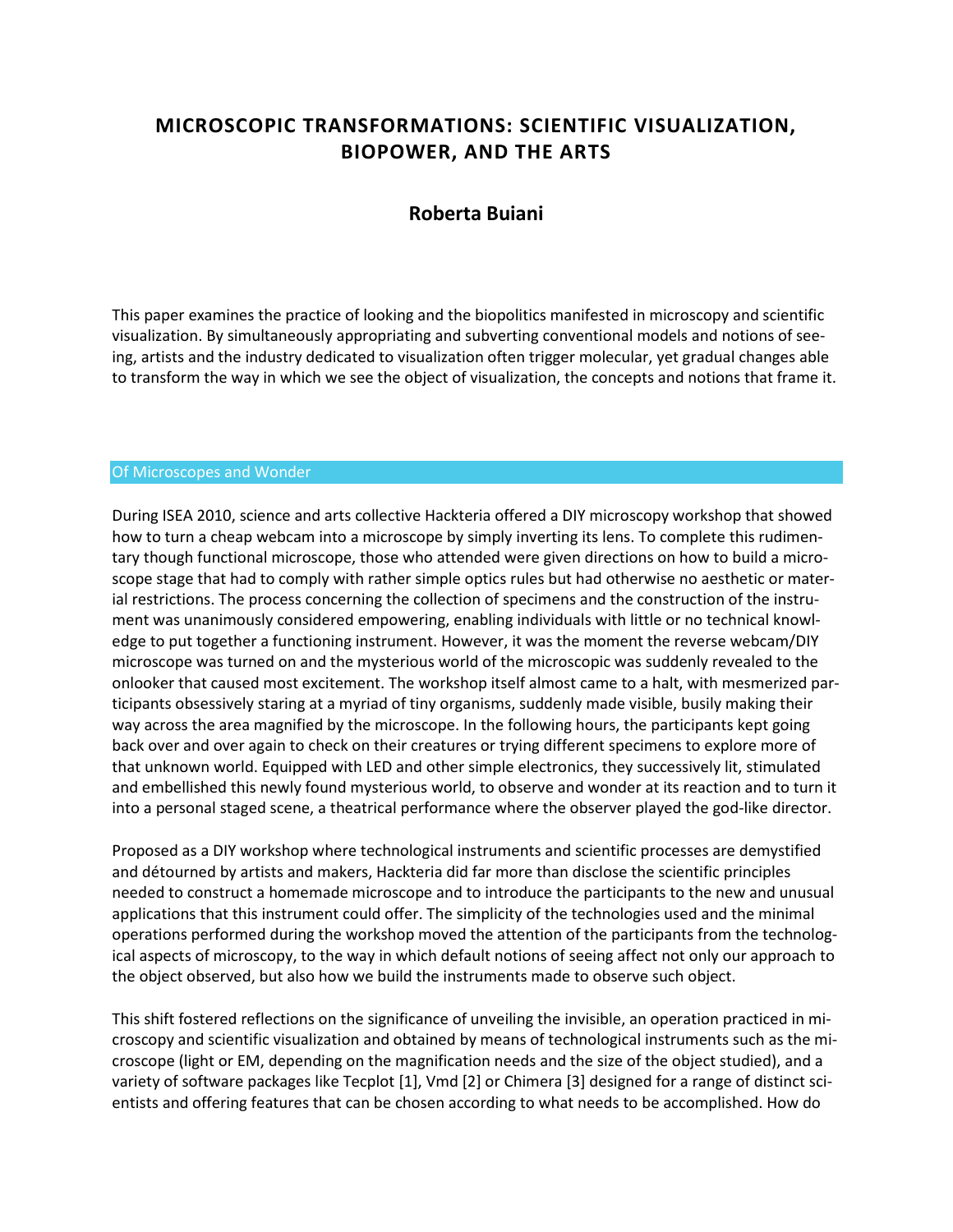cultural assumptions and conventional approaches to seeing affect our reactions to the unveiling of the invisible? How are they reflected in the way these invisible objects are reproduced and re-created by means of the above technologies and software packages? Can these assumptions be rearranged?

#### Rearranged Context

The participants in the Hackteria lab were not indifferent to these dynamics, as their attitudes towards those tiny organisms captured by the webcam/microscope replicated exactly those default approaches to the invisible that many mainstream activities would invoke; mainly, an inclination towards "disembodied witnessing"[4], encouraging to interpret the microscopic world as alien and abject, resulting in a certain entitlement to manipulation and subjugation of the object to fit goals to their own benefits (or aesthetic pleasure) [5]. Yet, the nature of the environment, the minimal distraction posed by the technologies employed and the format of the workshop, which leaned towards self-reflexivity, facilitated a discussion about, and challenged, many of the cultural, scientific and goal-driven assumptions that creep into this and other similar activities.

The case of Hackteria is not an exception. A growing number of artists and creative individuals actively participate in scientific practices involving microscopy and the visualization of the invisible. To different degrees, they all manage to foster moments of reflection like the one described above, to create shortcircuits, in the endlessly repeated narratives promoted by conventional modes of representation and normative rules leading to the visualization of the microscopic. However, the way that these short-circuits happen is rarely by means of direct critique or confrontation. In fact, most of these artistic initiatives seem to simultaneously implement and defy these regimes of knowledge. Artists participate in, rather than completely reject, the conventional rules existing in the sciences and in the cultural rituals of looking; being well-aware of the seductive power of the tropes that dominate their objects of research, they appropriate and exploit them. At the same time, they break these very rules and rituals, by relocating them outside the lab, by engaging the audience in debates about specific issues raised by their research, or by introducing slight changes that shake and induce reflection on problematic elements perpetuated by the above cultural/scientific notions.

Drawing upon a comparative approach that takes into consideration both conventional scientific practice and artistic elaborations in microscopy and scientific visualization, the purpose of this paper is twofold: first, it seeks to show how the above dynamics, both manifestation and subversion of a biopolitical regime that promotes an implicit homogenization of the message communicated by given practices of seeing, are also exemplified in many mainstream scientific operations that examine and visualize the invisible. The aesthetics and variety of scientific visualization in popular science magazines and science journals often reveal the urge to constrain, regulate and control visual expressions to serve a number of agendas. Thus, these visual expressions support and tiredly repeat old ideas of the microscopic as spectacle, other and abject. This inclination, however, is constantly ousted by a drive towards new ways of seeing, and towards challenging these notions, through subtle introductions of innovative elements (technological and conceptual) into the image.

Second, the above considerations confirm that the representation of the microscopic, whether it is done by an artist or by another professional is heavily mediated through, and not severed from, our cultural assumptions and notion of seeing. Works proposed by the Hackteria collective and by other artists like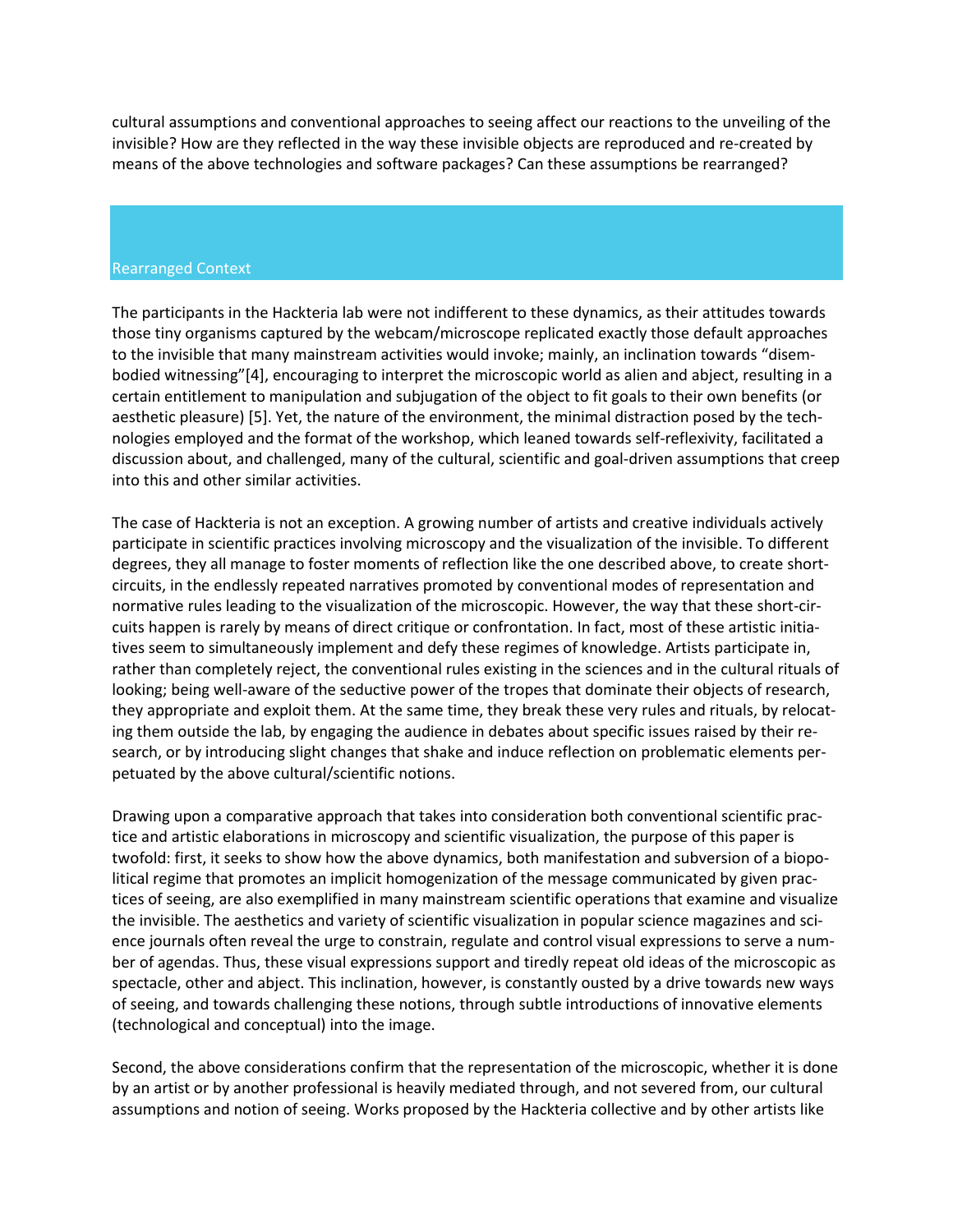Suzanne Edwards (whose work focuses on general microscopy), Luke Jerram and Caitlin Berrigam (who focused on the visualization of, and our coexistence with, viruses) are not exempt from engaging in the biopolitical mechanisms that characterize the scientific practices in which they are engaged. However, their location at the crossroad between the sciences and the arts puts them in the position to reveal with greater clarity those problematic areas and those assumptions that characterize the study and representation of the invisible. As a result, their work might be able to create dedicated spaces of debate, promoting public awareness of the practice of seeing, facilitating shifts in the already transformative fields of microscopy and scientific visualization.

#### Biopolitics of the Invisible

Using visual language, microscopy and scientific visualization are fully embedded in a system that mixes and exploits, on the one hand, technical information and "entertainment", and on the other hand wellestablished visual tropes and innovation aspiring to move away from these tropes. These aspects seem in opposition with each other. Yet, they coexist any time the microscopic is reproduced.

Historically, Stafford reminds us, "the division between a sensuous, pleasurable, or merely curious *watching* and a rational, tasking, language-driven *observation* arose during the eighteenth century"[5]. The entertaining nature of a scientific image portraying a microscopic organism ( "enjoyable watching" [6]) distracts the viewer from the specific information ("exacting observation") provided by the image. However, the entertaining component also draws attention to the image, following a historical practice of seeing the object as the "spectacle of nature"[7], and as the work of god. The approach of the scientist towards the object seen through the microscope appears to be more the one of a voyeur than a detached viewer. The practice of observing organisms through a lens was an experience that combined a sadistic attitude towards the dirty and base, yet marvelous and fantastic, organisms under scrutiny, as well as a composed observation of rigorous scientific material on the invisible unknown where "mysterious animalcules with unexpected powers could be not only watched under the enlarging lens, but controlled and directed, even as they rushed by"[8]. The invention of solar microscopes that would allow many to observe minuscule worlds on a slide "contributed to the growth of a new and visual form of education heralded by the publication of scientific 'amusements', physical 'recreations', and useful toys"[9].

Today "There are a variety of potential uses for visual representation as a learning tool [..]The scientist, the science communicator, and the public use visual images in many of these capacities, as news and information about science is made available"[10]. Despite the rise of a new "instrumentalized" looking where images are produced to achieve goals and to communicate specific information, entertainment and aesthetics were never expunged from the scientific observation and rendition of the microscopic. In fact, the contemporary goal-oriented practice of microscopy has maintained an implicit aggressive approach to the space of the microscopic as a territory that can be colonized and dissected, subjected and manipulated. The object of study is treated as if it could be indefinitely manipulated through processes like staining, coating and freezing. This treatment is reflected in science magazines and journals, where microscopic entities are depicted in isolation, are artificially tinted with fluorescent colors, their shape geometrically enhanced as if they emerged from an alien world. This assumed otherness uncannily brings up memories of the colonial and postcolonial approach to the racialized other, and the apprehension towards the mysterious and base world of the exotic unknown [11]. This entitles the scientist to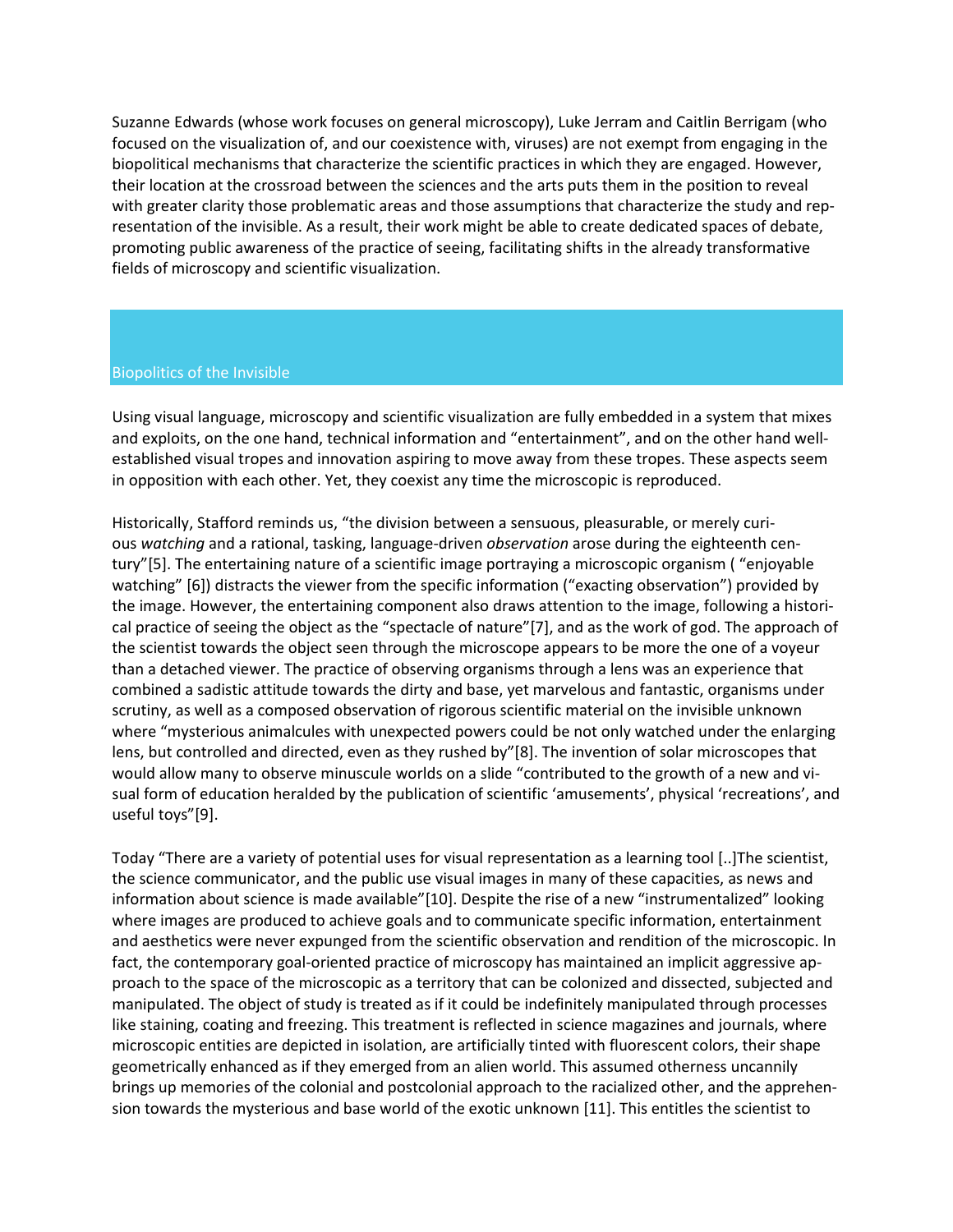manipulate microscopic entities without much ethical regret and entices viewers to express a voyeuristic curiosity not unlike the one manifested by their Eighteenth century colleagues.

The entities we examine through the microscope are translated as images, which "reproduce something recognizable, with which we are able to interact and that we can seize in their characteristics"[12]. These images are pieced together through a pattern of associations extending along history and culture, helping us organize our memory and our thoughts, enabling us to retain what we see by enacting more associations with other familiar images. The observer classifies an object and associates it to a variety of other forms and objects. This mechanism of self-regulation turns images and gestures into a communicable form of knowledge. Tropes and cultural indicators drawn from popular imagination (the fear for viruses, or the assumed dirtiness of other microscopic organisms are all characteristics evoked by the colors and shapes used to reproduce them on journals and magazines) have sometimes the ability to distort messages disseminated by labs or by scientific committees, by creating false assumptions and alarmism, and triggering stereotypical ideas of the microscopic as dangerous, filthy, monstrous. Yet these tropes and cultural references are needed. Eliminating these elements would hinder the recognition of a microscopic entity such as a bacteria or a virus or would obstruct the communication between scientists working in different areas of science, or between technicians and graphic designers.

The practice of microscopy and visualization are located in a biopolitical system, where the homogenization promoted by the tropes utilized, the claims of scientific objectivity and exactitude, as well as the well-established conventions that bind the activity of scientists and other professionals are constantly trying to catch up with an increasing variety of techniques, aesthetic experimentations and unconventional perspectives. Assumptions about the behavior, or the disruptive characteristics of bacteria and viruses are passed on and recognized across different images through patterns, colors and shapes, they areadded as familiar elements to the scientific data retrieved, acting as invisible agreements that allow the recognition of a particular entity. While any innovation in the visualization industry needs to acknowledge these elements, it also constitutes a continuous challenge to them. In fact, any slight modification to or elimination of a trope to validate a new scientific finding might throw the whole system in disarray, as the patterns of recognition that had been put in place are disrupted.

In Foucault's account, biopower refers to the "conjunction of strategies adopted by the state and a diverse range of institutions and agencies to constitute and govern the population, made possible by forms of specialized knowledge and self-governing participants"[13]. Visualization and microscopy participate in this system by appealing to a series of implied rules that are not imposed, but are needed to keep the whole system in balance. The above-mentioned historical combination of information and aesthetics in early microscopy simultaneously modulates and challenge the practice of seeing. In a similar way, the default patterns and conventions used implicitly govern and limit microscopy and the resulting visualization. Yet, the never ending renewing and upgrading of visualization devices and imaging techniques, voice the drive of scientific visualization towards engaging with incessant innovation, as well as the inability to come out with a fixed set of regulations on how the microscopic must be represented. The dialectics between these contradictory tendencies does not paralyze, but fuels the continuous renewal of scientific visualization and fosters new ways to approach the study of the microscopic.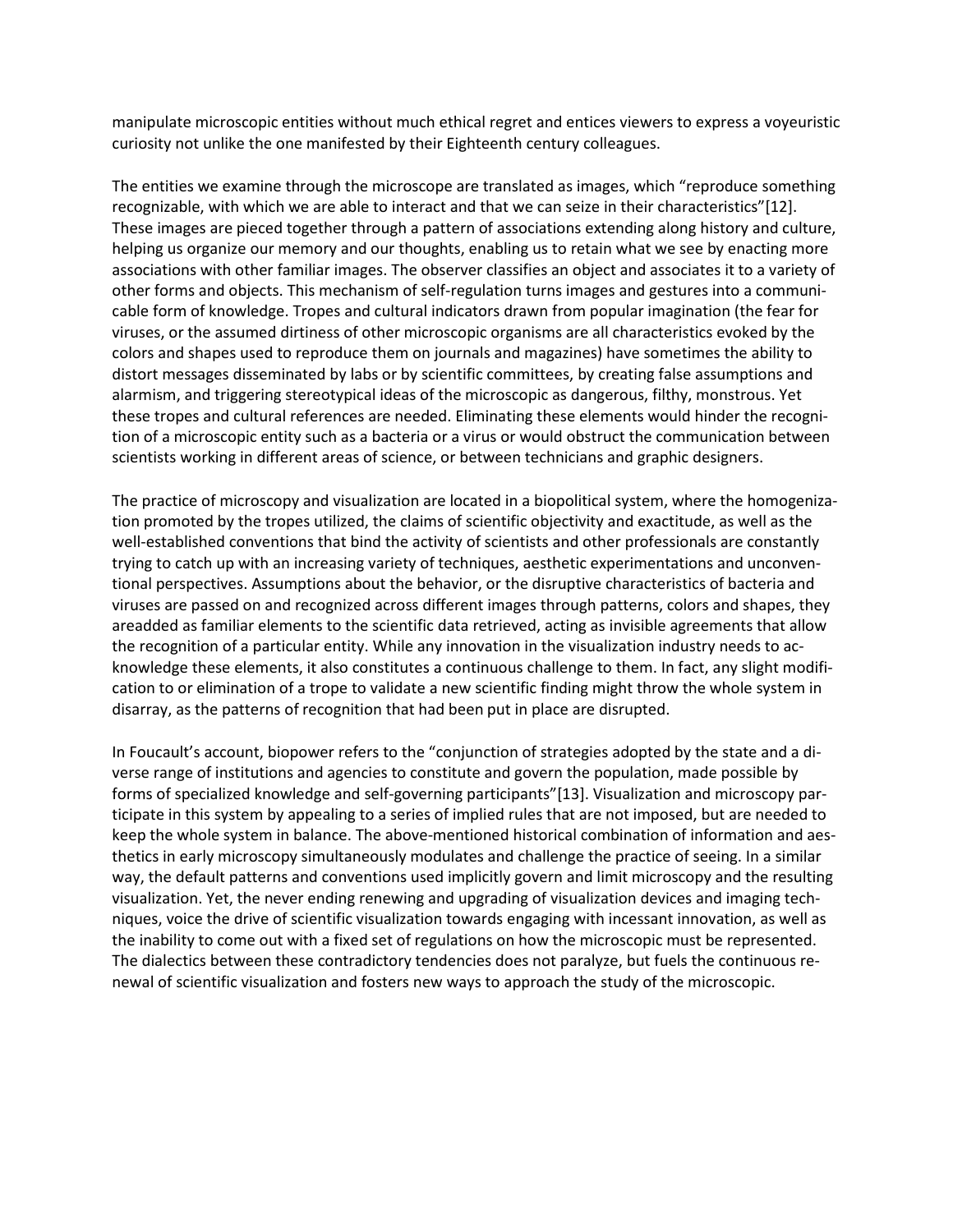#### Microscopic Transformations

As mentioned above, a variety of artists have engaged with the practices of microscopy and visualization. The Hackteria collective, as well as other artists such as Luke Jerram, Suzanna Edwards and Caitlin Berrigan have followed the trends of the industry: they can't escape assumptions and tropes utilized by mainstream science and understood by the general audiences. In fact, this seems to be the only way that works engaging with these scientific subjects can communicate with a crowd accustomed to deciphering scientific messages by using common patterns and by assuming a quasi-colonial approach to the objects represented. The focus of these artists is on triggering small innovative changes that reflect on sometimes-unnoticed details in the production of microscopy and visualization. This proves effective in shaking assumptions that had never been questioned before. Thus, following this principle, in a series of glass sculptures reproducing the molecular structure of well-known viruses, from HIV to SARS, glassblowing artist Luke Jerram eliminated coloring, and with it, a number of assumptions that are normally evoked when fluorescent colors are used to represent microscopic organisms. Indeed, Jerram's colorless sculptures trigger a series of reflections regarding the role of colors in the molecular visualization of viruses. First, this choice dissipates the wide-spread idea that the colors embellishing pictures of microscopic entities are natural and not artificially applied (for technical or ideological reasons). Second, if the choice of colors to portray a microscopic substance can influence the way in which we see and interpret the image, then, eliminating one of these elements has the potential to underline the extent to which such practice reflects and, in turn, "adversely distort the opinion of the viewer" [14]**.**

Similarly, Caitlin Berrigam' molecular models of the Hepatitis C virus, faithfully reproduced "from a magnified 3D cryoelectron micrograph" found in the Protein Data Bank, were sculpted using chocolate, and offered to the gallery goers to test their "desire to eat the enticing chocolates mixed with a repulsion for the infectious virus"[15], and thus, to challenge popular assumptions of contagion and virus-human coexistence. While the accuracy of the appearances and the material used, chocolate, triggers anxiety regarding Hepatitis C and its means of transmission (apparently some spectators had to be reassured that the chocolate candies contained no virus), the edible form of this particular representation definitely exposes the uncanny familiarity and ubiquity of this virus, with which many people often silently and secretly, sometimes unknowingly, coexist. Berrigan's decision to use chocolate is, according to the artist, an **"**approachable way to ignite discussion and facilitate awareness in public environments" [16].

Like Jerram and Berrigam, Suzanna Edwards' series of micrographs focused on the rendition of the microscopic object and on the effect that processes, instruments and assumptions have on the way we represent and we see such objects. Using an old stash of Nineteenth century slides she had found in a charity shop, Edwards took digital photographs of selected specimens which she submitted to a number of different microscopes (from light microscopes from the Nineteenth century to modern electron microscopes) "documenting and utilizing each stage of microscopy development"[17], and illustrating how the image of the specimen reproduced by each microscope was transformed according to the instrument and magnification used. When we see an image reproduced through a microscope on a science magazine, seldom are we told what type of microscope has been used or what processes have been utilized to obtain such picture. We are never shown how other microscopes would portray the same object. While Edwards' archival work doesn't fit the immediate agendas of science, it carries both educational and historical significance and may benefit both scientific and popular audiences. In fact, by exhibiting a variety of micrographs that expose the processes that lead to the visual representation of the